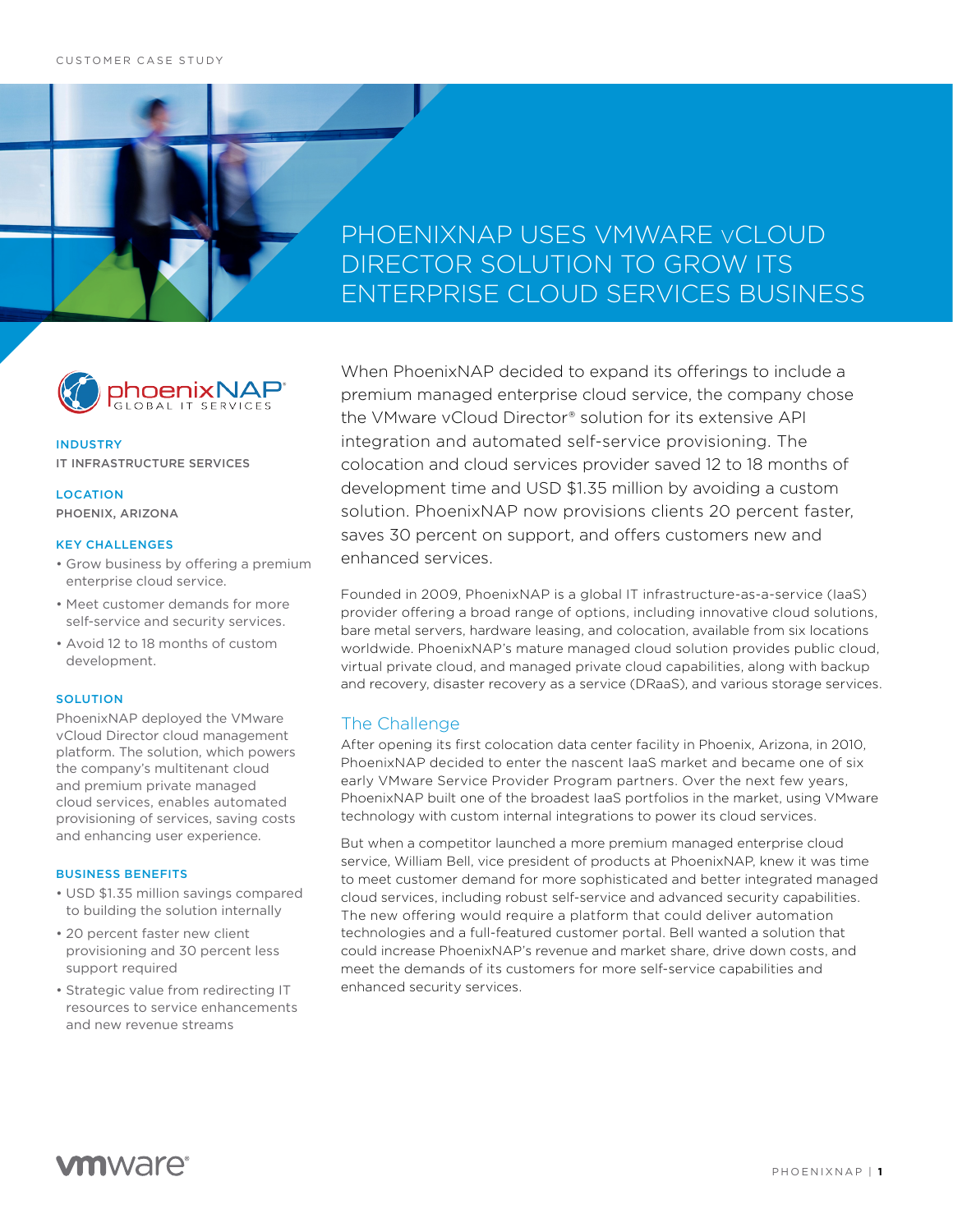*"*vCloud Director offered a richer experience for our customers in terms of being able to do things like creative networking, catalog management and syncing, and VPN integrations, compared to what we could have built ourselves."

WILLIAM RELL VICE PRESIDENT OF PRODUCTS PHOENIXNAP

#### VMWARE FOOTPRINT

- VMware vCloud Director
- VMware vSphere® Enterprise Edition™
- VMware NSX
- VMware vRealize® Log Insight™
- VMware vRealize Operations Manager™

#### PLATFORM

• VMware vCloud Director

### The Solution

Bell estimated that building a homegrown solution using preferred VMware vCloud® technology could take 12 to 18 months to complete. So he chose the VMware vCloud Director cloud management platform, available to members of VMware vCloud Air™ Network, to power both the company's multitenant cloud and its premium private managed cloud services. Among his reasons for choosing the vCloud Director solution were the continued association with the vCloud brand, as well as cost savings and an enhanced user experience driven by the broad, powerful feature set. "vCloud Director offered a richer experience for our customers in terms of being able to do things like creative networking, catalog management and syncing, and VPN integrations, compared to what we could have built ourselves," explains Bell.

One of PhoenixNAP's infrastructure teams in Malta handled the relatively simple implementation of the solution. "It is not a particularly complex implementation path to provide vCloud Director to customers," Bell says. PhoenixNAP added extensive software integration into the vCloud Director platform via APIs, enabling the company to extend the solution's self-service capabilities to provision and automate the delivery of services.

PhoenixNAP uses the vCloud Director user interface for internal provisioning as well as for its self-service customer portal, Virtual Private Data Center, branded as an official vCloud-powered product. In addition to its multitenant IaaS, the company uses the vCloud Director platform on top of its single-tenant managed private cloud offering for larger companies that want a self-service portal to manage their infrastructures with advanced capabilities such as allocating infrastructure access across departments.

## Business Results & Benefits

The self-service capabilities and enhanced services the vCloud Director solution delivers to customers improve PhoenixNAP's competitive position and help the company meet its commitment to being one of the top VMware vCloud Air Network service providers in the world.

As for the savings the VMware solution delivers, Bell says, "The cost benefit of not developing our own solution saved us in the neighborhood of \$1.35 million." In addition, he estimates the company has avoided USD \$250,000 in annual maintenance costs. The vCloud Director platform has also reduced the time it takes to provision new customers by 20 percent and slashed customer support requirements by 30 percent, due to the solution's self-service capabilities.

And with the time the VMware solution saves, Bell was able to redirect development efforts to the company's bare metal platform, a critical piece of its broad portfolio that required attention to remain competitive. With this accomplishment, PhoenixNAP improved its position against competitors.

Bell emphasizes that providing customers with more control over their own security management is one of his top priorities, and the vCloud Director solution does exactly that. "vCloud Director is helping us deliver new services around security to our customers today, and I see more in the near future," he says.